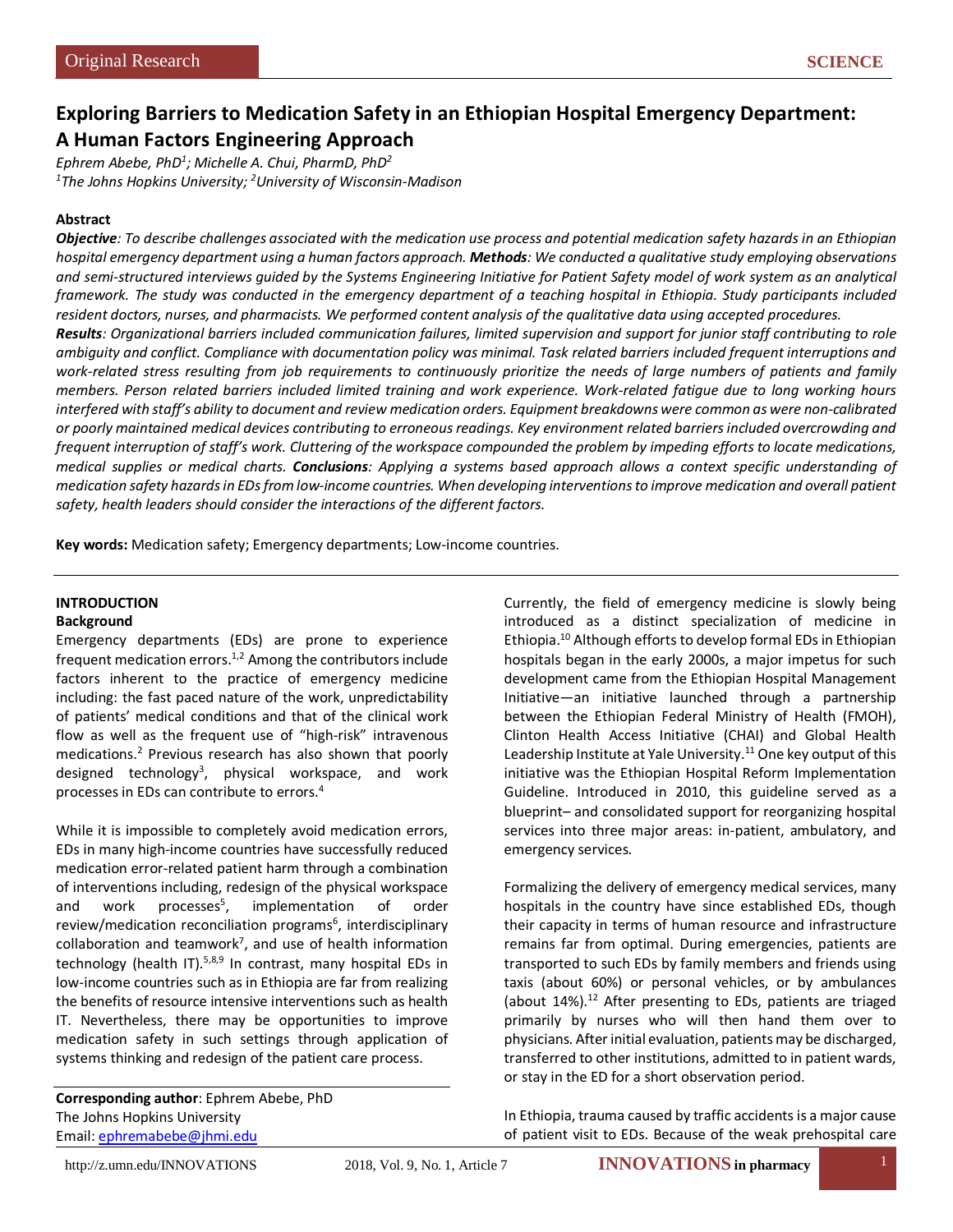services, such patients often arrive in EDs long after their injury. One study showed that only 19% of patients arrived at the ED of a major referral hospital within one hour of their injury.12 Other common causes for ED visits include diarrheal illnesses, medical emergencies, malaria, and complications of HIV/AIDS such as tuberculosis. Often, hospital EDs are also the first point of contact for patients with non-urgent medical conditions, adding further strain to the meager ED resources in the country.

## **Importance**

Evidence from healthcare settings of developed countries suggests that human-factors engineering approaches can effectively be used to identify and mitigate risks that may result from medication errors occurring in EDs.13 It is not known if such approaches can be applied to identify medication safety risks in EDs of low-income countries. Currently, healthcare leaders in Ethiopia are primarily focused on building capacity through development of the emergency medicine workforce and the physical infrastructure that will be used to provide emergency medical care.<sup>14</sup> However, it is also important to understand patient care experiences and barriers that impact patient outcomes, which are partly impacted by medication errors. Since ED environments are highly vulnerable to medication errors, a deeper examination of potential barriers to medication safety may provide an insight that can be used to develop interventions that will lead to improvements in medication safety in EDs of such environments.

# **Goals of this Investigation**

Our goal in this research was to understand challenges associated with the medication use process and perceived barriers to medication safety in an Ethiopian ED using a systems approach. Towards this goal, we conducted observations and semi-structured interviews using a purposively sampled mix of healthcare professionals from an Ethiopian hospital ED.

# **METHODS**

# **Study Setting and Design**

This study was conducted in the ED of a tertiary-care teaching hospital in Ethiopia. The ED serves as a training site for students from the health professions including, nursing and medical students, interns, as well as residents from emergency medicine and other specialties.

The ED was formally established in 2009 with a capacity of 20 beds. It was constructed using prefabricated materials as an annex to the main hospital building, as there was no formal ED space in the hospital's original design. After being dropped off at the ED's front door, patients are carried into the ED and pass through a small triage area, which the healthcare workers (primarily nurses) use to assess acuity and severity of their conditions. Following triage, patients are generally handed off to resident doctors who will be waiting in the main treatment and stabilization area. Patients are then evaluated and given a presumptive diagnosis until a further workup can be performed. This area also contains patient beds each located against the walls and separated from each other by tarp curtains.

Following evaluation, and upon determination of a need for medications, the resident doctor writes an order for medications in the patient chart. While this seemed to be the commonest method of writing orders, such are also written using non-standard order forms including on the back of laboratory order slips, which may eventually sit loosely or be stapled with other sheets of paper within the patient's folder.

With the order written, medication dispensing primarily occurs at a small pharmacy space located within the ED. Dispensing by pharmacists is triggered whenever a patient's caregiver takes the patient folder and presents it to the pharmacist on shift. Upon locating the prescription order and verifying current date and the doctor's signature, the pharmacist notifies the caregiver of the medication(s) prices and instructs her to pay at a cashier's booth located just outside the ED. When presented with the receipt, the pharmacist dispenses the required medication(s) which the caregiver will hand to the nurse responsible administering medications. The ED also has an emergency crash cart located in one corner of the patient care area. If a patient does not have a caregiver, a nurse works with the pharmacists to obtain the required medications. If the required medication is out of stock, as was noted occasionally, caregivers will be required to purchase the medications from sources outside of the hospital—typically private pharmacies.

We employed a qualitative study design with direct, nonparticipant observations and semi-structured interviews using the Systems Engineering Initiative for Patient Safety (SEIPS) model of work system as a guiding framework for data collection and analysis (Figure  $1$ ).<sup>15</sup> The SEIPS model is anchored in the disciplines of human factors and systems engineering—which examine performance of humans and their interactions with technology and the surrounding environment while acknowledging their limitations.<sup>16-19</sup> According to the SEIPS model, a *person* (e.g., an ED nurse) performs different *tasks (e.g.,* administration of medications) using various tools and technologies (e.g., medication administration sign-out sheet). These tasks occur within the immediate *physical environment* (e.g., the ED workspace) under some *organizational* constraints (e.g., policies guiding medication administration). The SEIPS model recognizes that medication errors in EDs occur not from solitary actions of individuals but rather due to systems that are conflicting, incomplete or sub-optimal which they are part of and with which they interact.<sup>15</sup> A qualitative approach was followed in order to develop a rich understanding of the experiences of ED staff about potential barriers to medication safety.<sup>20</sup>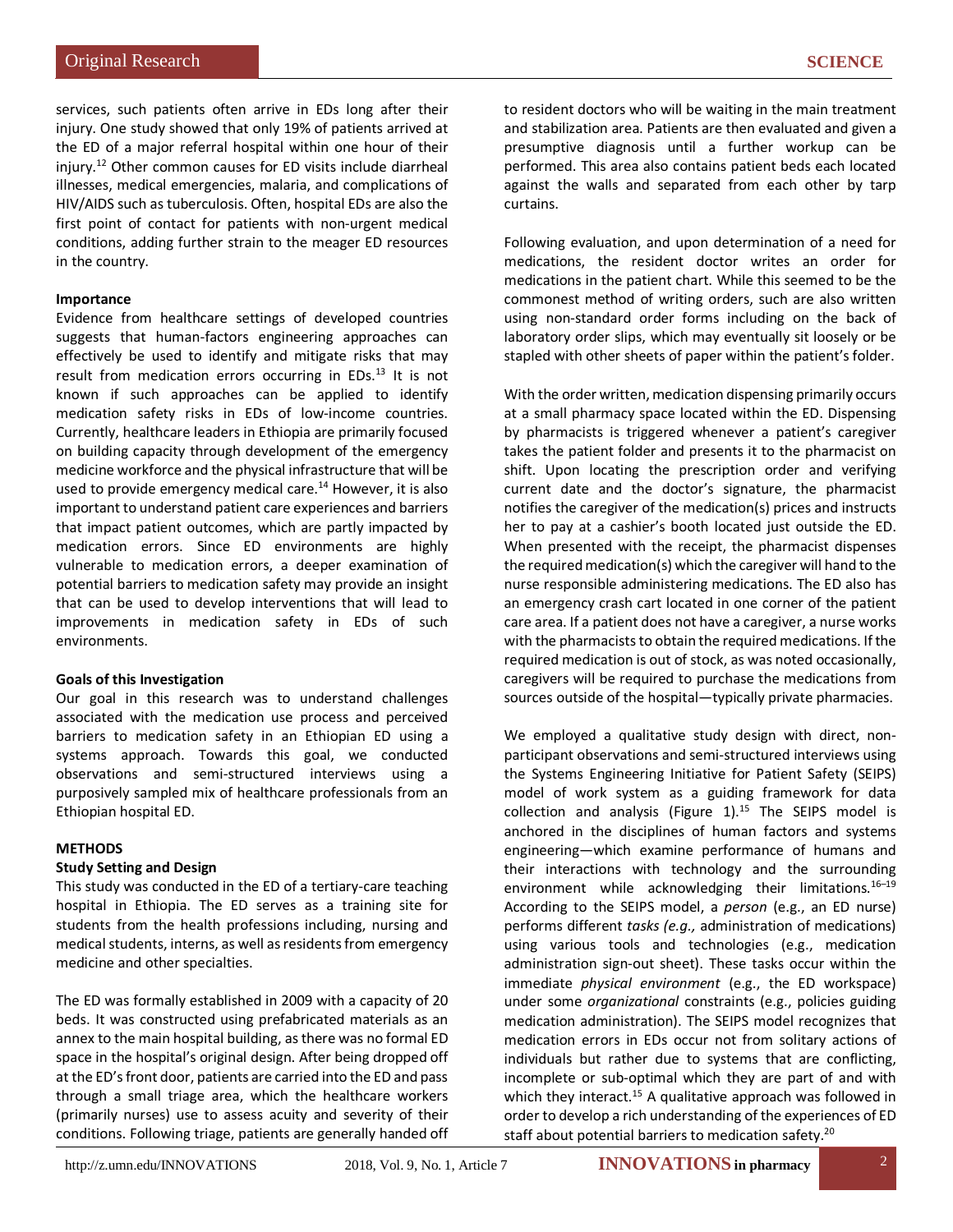

**Figure 1**: Adaptation of the Systems Engineering Initiative for Patient Safety Model of Work System to the Emergency Department (Adapted from Carayon et al.15)

## **Selection of Participants**

We used a purposive sampling to recruit ED staff that represent persons with different levels of work experience and professional background.20 A total of 10 people—4 resident doctors, 4 nurses and 2 pharmacists—were approached and requested for participation by one of the researchers (EA). The attending physician in the ED provided guidance to recruit resident doctors working in the ED. Inclusion of resident doctors was considered essential as they were primarily responsible for most of the patient care and had the most intimate knowledge of the patient care process unlike the attending physician, who was not wholly available due to additional, non-clinical responsibilities. The charge nurse, who was responsible for coordinating the schedules of nursing staff, helped recruit nurses with varying levels of work experience in the ED. There were two pharmacists who were working in the ED pharmacy during the data collection period and both were included in the study. The study was approved by the Institutional Review Boards of the University of Wisconsin-Madison and that of the study site hospital. Informed consent was obtained from all participants.

#### **Data Collection**

We employed two methods of data collection using guides based on the SEIPS model<sup>15</sup> addressing barriers to medication safety with respect to the five elements of the work system in the context of an Ethiopian ED. First, we observed participants at their job during which time one of the researchers (EA) took detailed, hand-written field notes. Each of the participants was observed for 4 to 6 hours at their job resulting in a total observation period from all participants of 40 hours. Next, we conducted in-depth semi-structured interviews with the same people whom we observed. Incidents and scenarios that were noted during the observations were used to elicit thoughts and facilitate discussions during the interviews. The interviews lasted 45 minutes to 1 hour and were conducted outside of the work hours of participants and in a quiet office location outside of the ED. All interviews were audio recorded and conducted in the local language, which were then translated into English and transcribed to facilitate analyses. Both the observation and interview guides were prepared and piloted by EA and MAC. EA received was trained in conducting observations and qualitative interviews and was responsible for all data collection. Further, EA is familiar with the culture and fluent in the local language. After data collection, each participant was given 200 Ethiopian Birr (the equivalent of \$10 US) as an incentive. All data were collected in August 2013.

# **Data Analysis**

In preparation for the data analysis, observation notes and interview transcripts were read multiple times. The data were then imported into Nvivo10® qualitative data analysis software (QSR International). Subsequently, the data were subjected to content analysis,  $21,22$  by loosely following the five elements of the work system in the SEIPS model. EA performed a line by line coding of the data and generated an initial coding framework. These were then reviewed by both EA and MAC and an agreement was reached on the consistency of the codes generated. After all coding was completed, the codes were combined to form subcategories, which were then grouped to form the main themes later categorized under the each of the five elements of the work system in the SEIPS model. Significant phrases or statements that pertain to barriers to medication safety with respect to the five elements of the work system were identified. Credibility and study rigor was ensured through use of multiple sources of data and triangulating findings.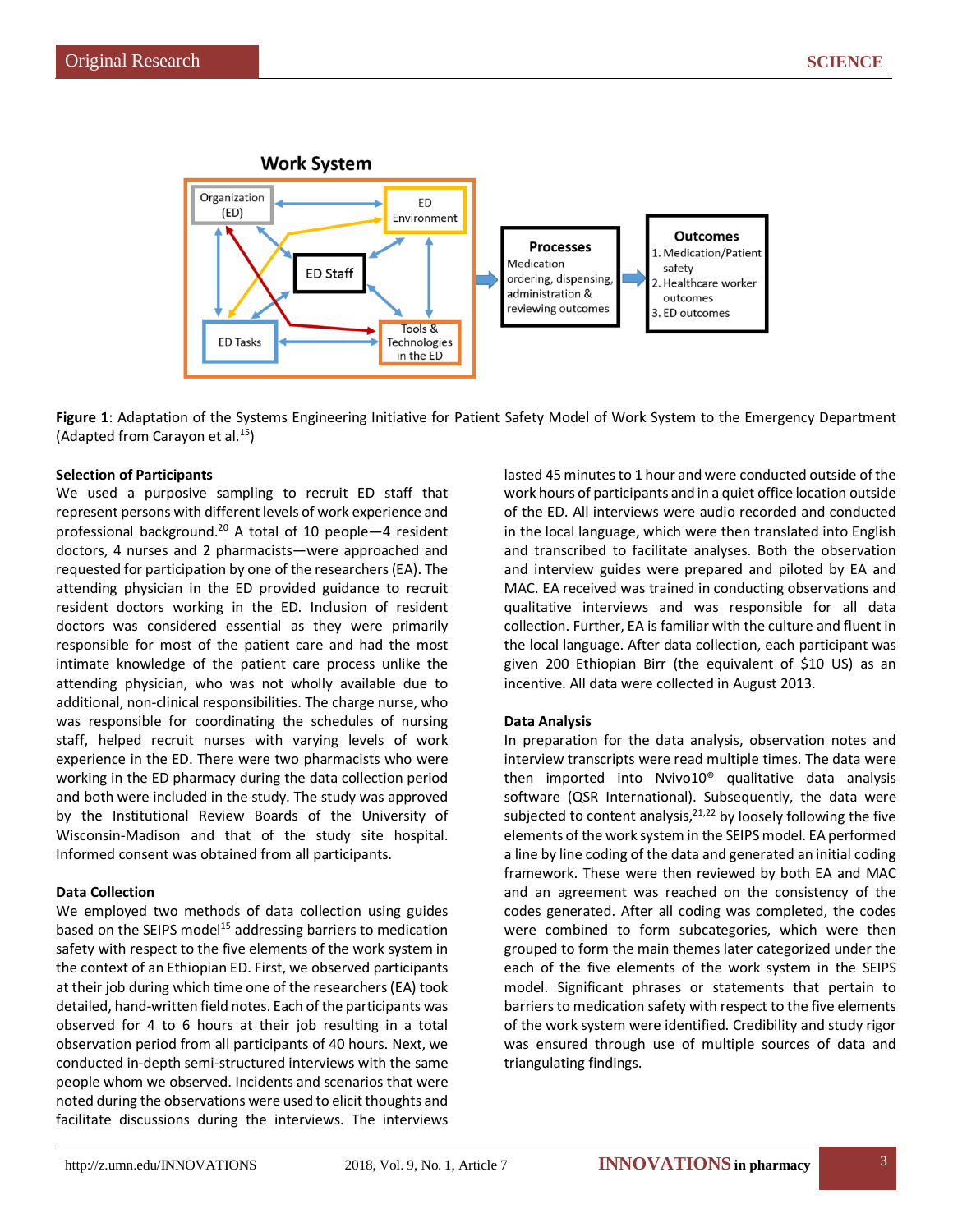#### **Characteristics of Study Participants**

Out of the 10 potential participants approached, 8 (2 resident doctors, 4 nurses, and 2 pharmacists) agreed to participate. Five participants were females while the rest were males their ages ranged between 22 and 35 years. Except for 1 participant, the majority had experience working in the ED for less than a year—from as little as 3 weeks to 12 months. To protect the identity of persons, we have deliberately avoided providing detailed demographic characteristics of our participants and information about their institution. In the next section, we describe the five major themes based on the work system model and provide illustrative verbatim quotes.

#### **Theme 1: Organization Related Barriers**

Organizational barriers that potentially impact medication safety in the ED were related to three key issues communication failures, hospital policy and procedures governing documentation of medication use in the ED, and lack of supervision and support to ED staff contributing to role conflict and ambiguity. The ED staff reported that problems with communication was a common problem and presented as a key barrier to medication safety for patients treated in the ED. This was reported to be an issue with both verbal and written communications. One of the resident doctors mentioned: [MD1] "*We start patients suspected of having infections with board spectrum antibiotics, but once we narrow down the cause we will discontinue the antibiotic medication. But there are many instances where the patient will continue taking the medication even though it is discontinued already."*

Verbal orders were particularly considered problematic and often resulted in duplication or omissions of treatment with medications. The second resident doctor mentioned: [MD2]: "S*ometimes we tell the patient to stop a medication without necessarily writing it on the order sheet. So when the nurses come, they make the patient take the medication because they see it on the order sheet*."

Furthermore, lack of clarity on issues and meanings related to order writing among resident doctors and nurses presented unique challenges, thus creating potentially unsafe conditions for patients receiving medications. [MD1]: "*To be honest with you, there is even some confusion between residents and nurses on what the terms revised order, added order, or new order represent. We never officially discuss about these issues*"

The ED currently uses a paper-based documentation system. Overall, there was little awareness and value for proper documentation of the patient care process in the ED and, more specifically, for documenting of medication orders. High workload was consistently mentioned as a primary reason for non-compliance with proper documentation. Poor documentation of medication orders resulted in increased workload on nurses who relied on the drug order sheets to carry out their medication-related tasks such as dispensing and administration of medicines. Nursing staff consistently stated that the practice of documenting drug orders in non-standard places in the patient folder was very common in the ED and it has made them engage in a continual habit of "hunting down" medication orders.

Our study also identified limited supervision and support partly due to critical shortage of senior staff—as potential barriers to medication and overall patient safety—which in turn led to role ambiguity and conflicts among the ED staff. Multiple opportunities develop for tasks to become antagonistic, especially among resident doctors. This was further compounded by the lack of coordination and communication as well as the differences in background training and unit culture that each of the resident doctor brought to the ED. Junior resident doctors mentioned lack of adequate support from their senior colleagues as one of the key obstacles interfering with proper patient care. At worst, most of the ED work was left to junior residents with minimal support from senior colleagues. Table 1 provides additional illustrative quotes from participants.

| <b>Documentation Policy</b> | [MD1] Resident doctor 1: "I have many patients waiting for me so I have to do this quickly. There is too much<br>paper in the patient folder and there isn't much time to find it [drug ordering sheet] and especially if it is a<br>returning patient, I won't be able to find the drug order sheet quickly because it [the drug order sheet] is hidden<br>somewhere in there. Therefore, I write the order at the back of any of the sheets or sometimes write in the plan<br>section of the medical chart. The nurses are used to this and will usually find it." |
|-----------------------------|----------------------------------------------------------------------------------------------------------------------------------------------------------------------------------------------------------------------------------------------------------------------------------------------------------------------------------------------------------------------------------------------------------------------------------------------------------------------------------------------------------------------------------------------------------------------|
|                             | [RN2] Nurse 2: "Here in the ED doctors often do not write their orders on the order sheet. Since we know that is<br>common, we first check the order sheet but don't stop there if there is nothing. It is common for them [the<br>residents] to write orders in the plan section, for example. So we go there too if there is nothing in the order sheet.<br>This practice is uncommon, though, in the inpatient wards but here it is common and most of us who work here                                                                                           |
|                             | know it and do it. But for someone who is new here may be difficult until they get used to it."                                                                                                                                                                                                                                                                                                                                                                                                                                                                      |
| Limited supervision and     | [MD1] Resident doctor 1: "The senior residents mostly don't bother coming to the ED. They usually come in the                                                                                                                                                                                                                                                                                                                                                                                                                                                        |
|                             | morning for the rounds and then leave. During a duty, it is usually the junior resident who stays in the ED                                                                                                                                                                                                                                                                                                                                                                                                                                                          |
| support to junior staff     | throughout the night while the senior stays in his residence apartment. They only come when there is a serious                                                                                                                                                                                                                                                                                                                                                                                                                                                       |
|                             | condition and when we call them. Sometimes they don't even answer a call"                                                                                                                                                                                                                                                                                                                                                                                                                                                                                            |

#### **Table 1: Organization related barriers to medication safety**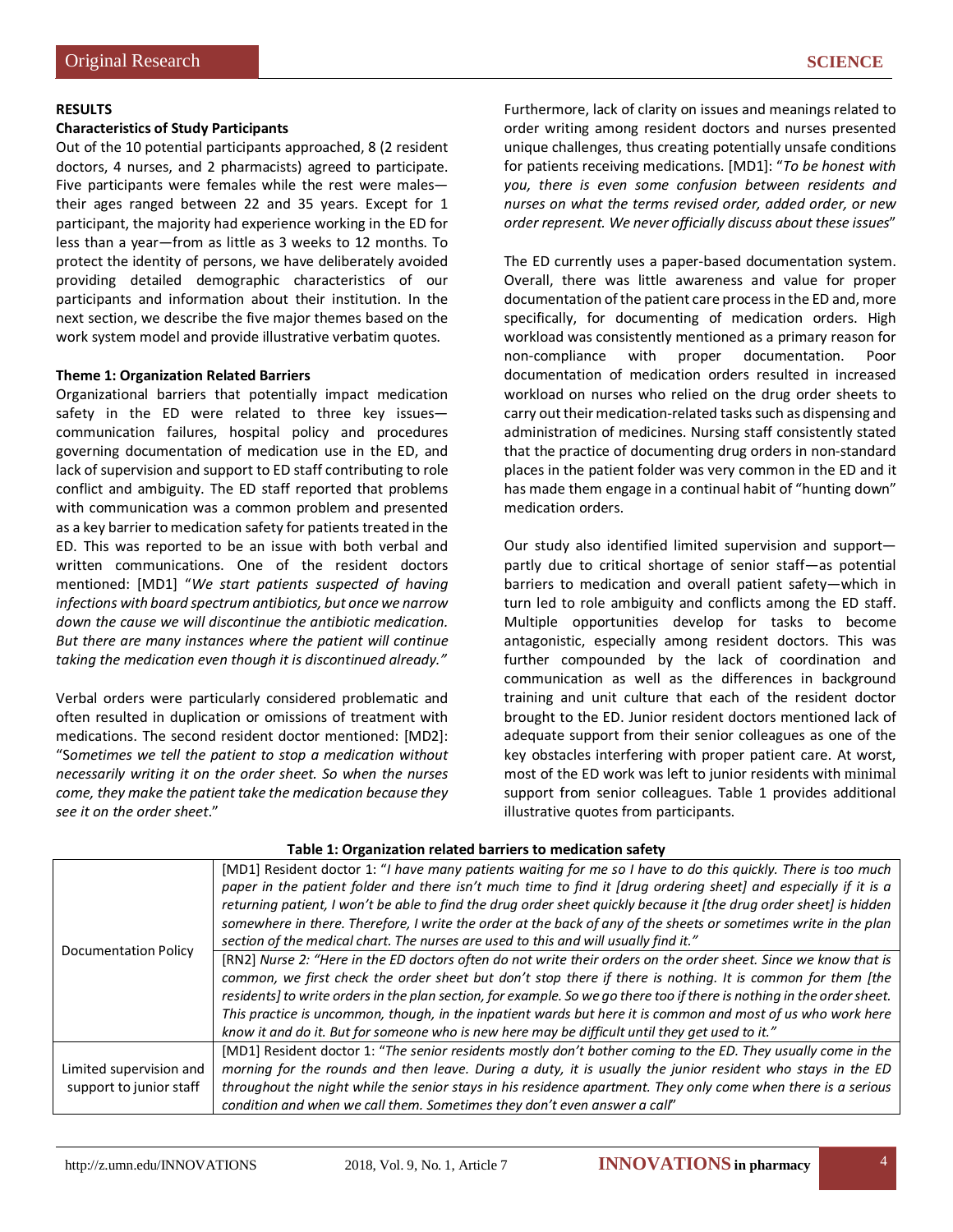## **Theme 2: Task Related Barriers**

Participants mentioned that tasks performed in the ED were often highly stressful in their nature (Table 2). Multiple factors played an additive role including—the need to juggle and continuously prioritize large numbers of patients needing attention, while addressing aggressive family members trying to advocate for their loved ones. The time sensitive nature of the care provided in the ED was also mentioned as a contributing factor to the stress and high task demands.

The work of ED staff also appeared to be frequently interrupted. Common causes included shortage of supplies,

misplaced items—including medications and patient charts, as well as patients' family members and other hospital staff. We observed staff frequently breaking off from their current tasks—often multiple times within a span of few minutes—in order to locate and retrieve items needed in the care process. However, doing so was made difficult by the extremely cluttered workspace. Consequently, staff were sometimes forced to administer medications or write new orders without consulting the patient chart, and by only relying on reports from the patient or family members. On occasions, ED staff also failed to resume the interrupted tasks as they became tied to another emergent situation.

| Stressful and time<br>sensitive tasks | [RN1] Nurse 1: "This is really a not so good environment to work in. It's always a struggle dealing with the<br>patients and their family members. When, for example, I am working to administer a medication to a<br>patient, a caregiver of another nearby patient comes and asks me to do something because they may<br>perceive something is wrong. At times they turn violent and try to attack us. They can spit on your face.<br>We deal with all these issues and it's so stressful."                                |  |
|---------------------------------------|------------------------------------------------------------------------------------------------------------------------------------------------------------------------------------------------------------------------------------------------------------------------------------------------------------------------------------------------------------------------------------------------------------------------------------------------------------------------------------------------------------------------------|--|
|                                       | [RN3] Nurse 3: "What we do here is mostly putting out the fire. It's difficult to work as a team because you<br>have to run around by yourself to attend to the needs of patients. We have lots of them [patients] here.<br>And the family members also don't understand our work here and they add to the stress. For example,<br>when I am seeing a patient, a caregiver for a patient on the next bed pokes me or says something in the<br>middle of my work [administering medications] and asks me to see his patient." |  |
| Frequent task                         | [MD1] Resident doctor 1: "As you noticed, we are overworked due to the high patient load. You are always                                                                                                                                                                                                                                                                                                                                                                                                                     |  |
| interruptions                         | interrupted, called here and there-the doctor, the nurse, a family member. So it's really difficult to<br>maintain your composure and function well."                                                                                                                                                                                                                                                                                                                                                                        |  |

#### **Table 2: Task Related Barriers to Medication Safety**

#### **Theme 3: Person Related Barriers**

All participants had limited experience working in an ED environment (Table 3). At the time of data collection, ED work experience among participant nurses ranged from 1 to 48 months. In addition, all pharmacy and nurse participants had no prior work experience or training to prepare them for the work in an ED environment. The ED was also staffed and primarily run by young resident doctors who had few weeks to 1 year of experience working in the ED. Nursing staff seemed to have the most difficulty especially during the beginning of their placement in the ED.

High staff turnover compounded the problem of limited experience. This was caused not only by staff leaving the hospital for other, better paying jobs, but also due to the hospital's policy of rotating staff—especially nurses—between different patient care units. All the nurse participants reported that they had worked mostly in inpatient wards and ambulatory clinics— environments completely different from an ED setting. Pharmacist participants did not seem to notice a major change in their work even though they recently started working in the satellite pharmacy located within the ED.

Fatigue resulting from long work hours was also commonly reported. Most reported working 10 or more hours was very common. The nurses reported that during a night duty, work hours usually last 14 hours which sometimes got prolonged due to a delayed handoff of patient care during a shift change. Resident doctors especially discussed the excessive workload as a common source of their fatigue interfering with their ability to communicate medication and other patient care related information to an incoming resident during a shift change. Although slightly variable, each resident doctor typically saw between 25 and 30 new patients during a half day period (8 am-12pm). These were in addition to the approximately 10 patients already in bed within the ED. Each nurse was also responsible for administering medications for the 10 patients. But they also assisted with new patients with different activities such as performing venipuncture, providing breathing support, as well as obtaining medications from the pharmacy and outside sources.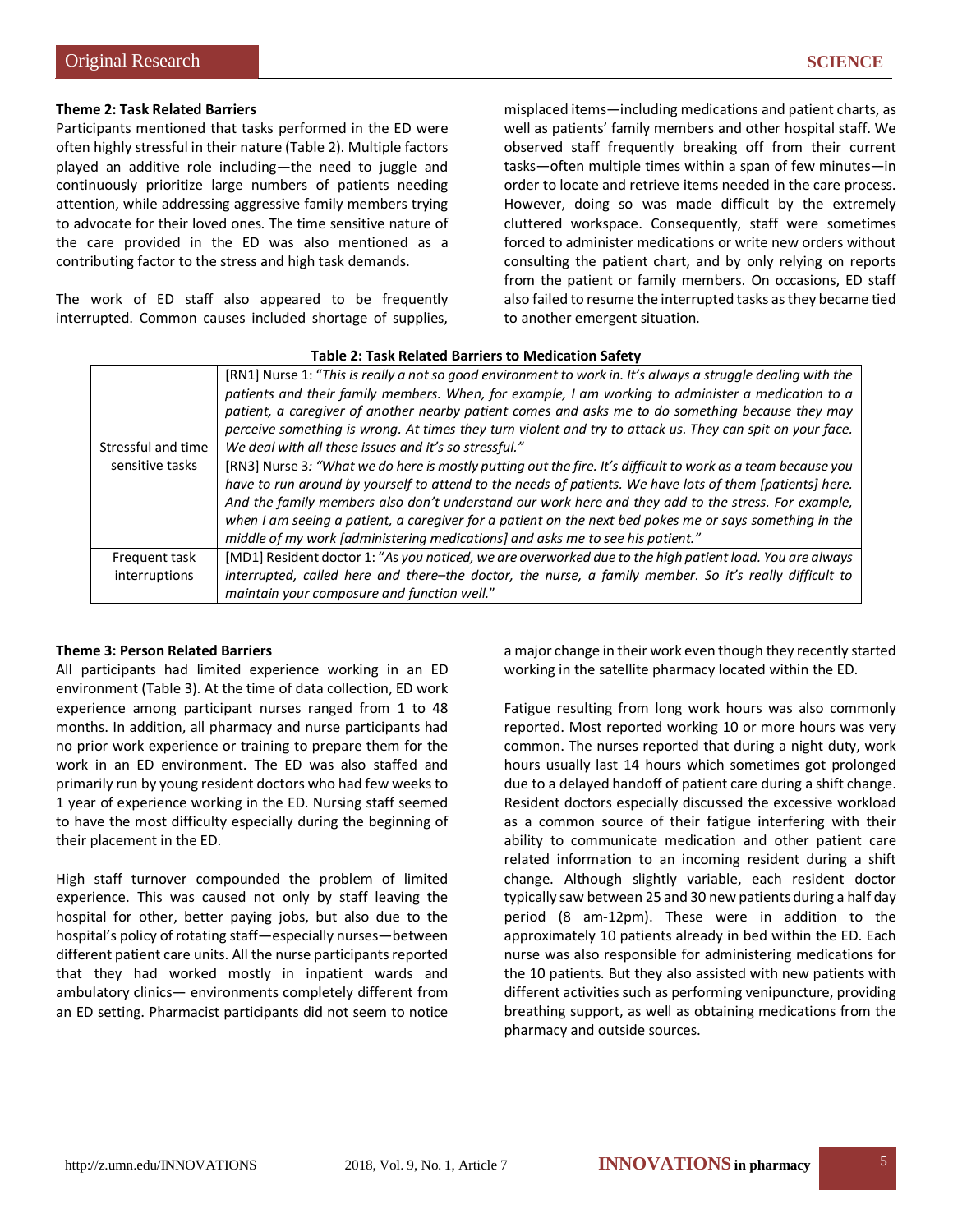| <b>Person Related Barriers</b>               |                                                                                                                                                                                                                                                                                                                                                                                                                                                                                                               |  |
|----------------------------------------------|---------------------------------------------------------------------------------------------------------------------------------------------------------------------------------------------------------------------------------------------------------------------------------------------------------------------------------------------------------------------------------------------------------------------------------------------------------------------------------------------------------------|--|
| Limited training                             | [RN4] Nurse 4: "It is difficult at the beginning. Some of the drugs are new and I am not familiar with them.                                                                                                                                                                                                                                                                                                                                                                                                  |  |
| and experience                               | I only learn about them from my seniors [senior staff nurses] who have been here for some time."                                                                                                                                                                                                                                                                                                                                                                                                              |  |
| Work related<br>fatigue                      | [MD2] Resident doctor 2: "It is usually the junior resident that does most of the work here [in the ED]. Also,<br>there is expectation from everyone like R2s and R3s [Year 2 and Year 3 residents] and seniors [attending<br>physicians] that we do the main work. Especially when on duty, we spend like 20 to 24 hours here [in the<br>EDI."                                                                                                                                                               |  |
| <b>Technology and Tools Related Barriers</b> |                                                                                                                                                                                                                                                                                                                                                                                                                                                                                                               |  |
| Poorly<br>maintained<br>technology/tools     | [RN1] Nurse 1: "There is no routine maintenance here. I personally sometimes have to find an electrician<br>to help me fix the monitor. I remember once, triage monitor showed us a high BP [Blood Pressure] in a<br>patient who was hypovolemic despite the fact that she had signs of hypovolemia. Since we have the<br>experience of not trusting the equipment here we even do the manual measurement of the BP. So for that<br>lady, we eventually had to resuscitate her by giving her lots of fluids." |  |
| <b>Work Environment Related Barriers</b>     |                                                                                                                                                                                                                                                                                                                                                                                                                                                                                                               |  |
| Crowding and<br>patient boarding             | [RN2] Nurse 2: "The Orthos [Orthopedics service] usually have a big problem with beds so their side has<br>many patients waiting here in the ED."                                                                                                                                                                                                                                                                                                                                                             |  |

#### **Table 3: Person, Technology and Tools, and Work Environment Related Barriers to Medication Safety**

## **Theme 4: Technology and Tools Related Barriers**

At the time of data collection, the ED had some basic equipment and technology including, oxygen cylinders, portable ultrasound and electrocardiogram machines, manual defibrillator, suction machines as well as blood pressure meter and pulse oximeters. Equipment breakdowns—mostly resulting from poor maintenance or use of outdated ones appeared to cause frequent task interruptions. Improper calibration or faulty readings from some of the equipment was also pointed out as a major concern (Table 3).

The nurse participants reported that they used a medication sign-out sheet as a useful tool to help them organize the medications to be administered during the administration rounds. In preparation for the medication administration rounds, nurses diligently transferred ordered medications along with diagnoses—from each of the patient charts and kept them together in the sign-out sheet. During the observation periods, however, EA noted that the medication sign-out sheet contained medication-related information that was barely legible and—sometimes—conflicting. Most notably, the sign-out sheet was being re-used multiple times by erasing the entries from the previous 24-hour cycle. Our observation of this practice also revealed that incomplete erasures often left residual letters and numbers in the columns, potentially causing confusion when entries were made during the following 24-hour cycle.

#### **Theme 5: Work Environment Related Barriers**

Design of the ED's physical space presented key challenges with respect to having a conducive work environment for members of the ED. The interior was dimly lit as some of the fluorescent lamps were out of order and did not get replaced in time. This was particularly more challenging in the evening where there was no sufficient sunlight coming through the windows. We occasionally observed nurses using a flashlight from their personal cellphones to illuminate a patient's arm as they tried to perform a venipuncture.

Although located in the ED, pharmacists were physically separated from the rest of the ED staff and mostly communicated with caregivers and other members of the ED staff through a small window opening cut out of the pharmacy's door. Pharmacists worked behind the window to dispense medications when orders from the resident doctors were presented to them.

Participants described that the ED is mostly overcrowded due to high volume of patients and their accompanying caregivers. This finding appeared to be among the recurrent themes identified from the interviews and was confirmed by our observations. ED staff expressed their frustration that the overcrowding partly resulted from many patients using the ED for non-urgent conditions. Patient boarding was also mentioned as a problem adding to the crowding; due to unavailability of in-patient beds, many patients remained in the ED although a decision was made to admit them.

The ED workspace was extremely cluttered and this interfered with the work of staff in delivering safe care. Medical equipment (such as ultrasound and electrocardiogram machines, and portable oxygen cylinders) were all randomly placed across the ED work space—many of them contributing to safety hazards as healthcare professionals ran around in the ED caring for patients. Despite the best efforts to maintain order, patients' medical charts were often strewn across the space making it hard to locate them when needed. Most notably, the cluttered workspace also negatively impacted arrangement and storage of medications. For example, those kept in the emergency medicine crash cart were misplaced from their individually labeled drawer pockets, thus increasing the chances for their inadvertent administration during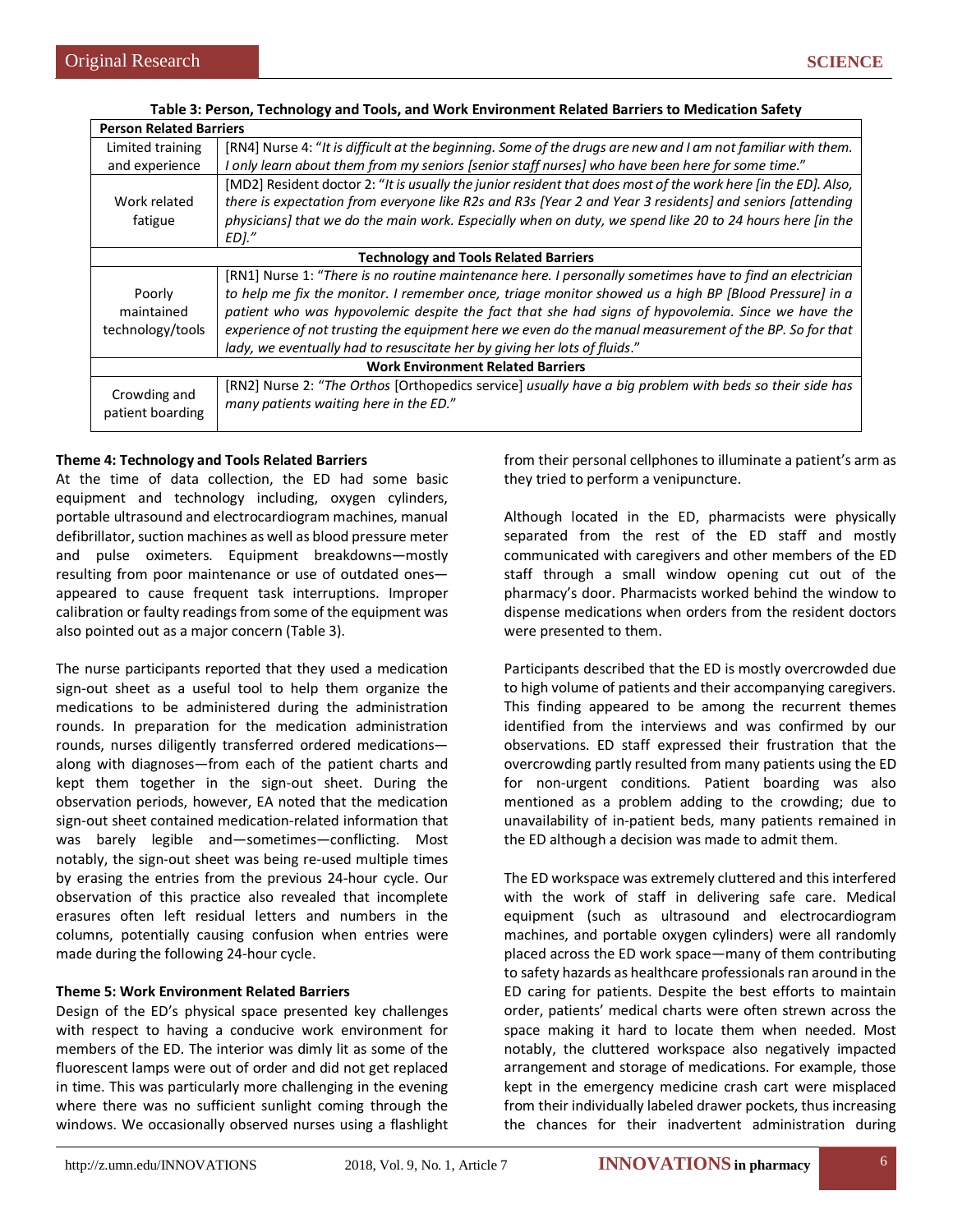emergencies. Some of the medications that we noted to be misplaced or mislabeled during our observations include: 40% dextrose injection, calcium gluconate injection, potassium chloride injection, and thiopental sodium powder for injection—most with a high potential for fatal outcomes if given to the wrong patient or indication.

## **DISCUSSION**

System improvement efforts that focus on improving medication and overall patient safety must begin with a thorough understanding of existing safety barriers. In this study, we used a systems engineering approach—the SEIPS model of work system<sup>15</sup> $-$ to identify barriers influencing optimal medication use and safety within an Ethiopian ED setting. The overall impact of such barriers should be considered within the context of the whole ED and their interaction with each other. In doing so, researchers, hospital leaders, and policy makers can view the "whole picture" and develop a multi-pronged intervention to address the identified challenges instead of focusing on a single component, which, by way of priority setting, may diminish role of the other barriers.

Emergency departments are generally complex and dynamic with clinical work being highly uncontrolled and unpredictable.2 As a result, these environments tend to be more stressful.<sup>24</sup> As was shown in our results, the drudgery involving a need to negotiate with the large number of patients and their caregivers, as well as the constant battle to navigate the work space and identify misplaced items—potentially worsened by clutter and the dimly lit work environment—can increase fatigue and make the work even more stressful for the ED staff. This, in turn, may contribute to increased job dissatisfaction for the ED staff—eventually forcing them to leave their work place, thus perpetuating the cycle of inexperience as new hires move in replacing those with better experiences.

Without diminishing the negative impact of severe resource deprivation, many of the identified challenges in the medication use process in our study are also likely to have their roots in the hospital (specifically, the ED) culture that may foster certain practices as accepted norms. And, as Aveling et al  $^{25}$  have noted, institutionally ingrained norms may be used to "legitimize or obscure poor practices that have the potential to cause patient harm." For example, the practice of multiple reuse of the medication administration chart to the extent it became so difficult to read medication names and their corresponding doses was treated as the normal part of the job. When asked to comment on the practice during the observation sessions, some of the nurses seemed to be indifferent and shrugged it off as "*this is how we do it*." Perhaps, this may also reflect apathy on the part of these professionals due to inadequate organizational support.

Many of the accounts from the study participants indeed highlighted significant levels of frustration due to poor organizational systems, which might explain the high turnover of staff (and hence the shortage) in the ED. And these mainly manifested in areas of professional development and staff retention as well as challenges related to rigid and hierarchical relationships between healthcare workers of the ED. In this regard, an important area of intervention for the hospital and ED leadership would be promoting a work culture that encourages respect among members of the ED staff as well as flattening unnecessary hierarchies to foster an enabling environment that allows open discussion of patient care concerns among the various members of the ED team.

Despite their good intentions, programs aimed at improving health system performance may have a very narrow focus and overlook critical processes that are essential to patient care and overall safety.<sup>26</sup> The critical deficiencies identified in the medication delivery system of the ED illustrate this point. For example, while there was a great deal of emphasis on training staff in emergency care services (primarily physicians and nurses), work was limited in developing a medication use system that supports efficient delivery of medications. Our observation that family members were often responsible for obtaining the medications from the pharmacy shows the critical gap in this regard. A redesign of the current process that includes hospital personnel with ownership of the medication delivery could help reduce confusion and improve patient and family experiences while in the ED.

Our findings also showed that pharmacists' role in the ED was primarily limited to dispensing medications. Although having pharmacists formally assigned to work in the ED itself is a recent phenomenon in Ethiopian hospitals, their increased involvement in direct patient care presents an important opportunity to increase safety and quality of medication use. Even though the physical layout of the ED space limited the pharmacists' interactions with patients and other ED staff, redefining roles and designing teams to create a work environment where pharmacists actively interact with other ED members and contribute to medication reviews can be an important way to utilize the medication-related expertise of such professionals and improve overall patient safety.<sup>28</sup>

Developing a strong communication and teamwork can also contribute to building additional layers of safety into the medication use system and compensate for the inevitable weakness of healthcare professionals $30$ —a fundamental tenet in the discipline of human factors engineering.<sup>16–19</sup> For example, creating a standardized documentation system and a common language around medication use can be a good starting point for the ED and hospital leaders. This is particularly important because of the EDs place as a major training site for trainee resident doctors who may speak a "different language" than the nurses and pharmacists who are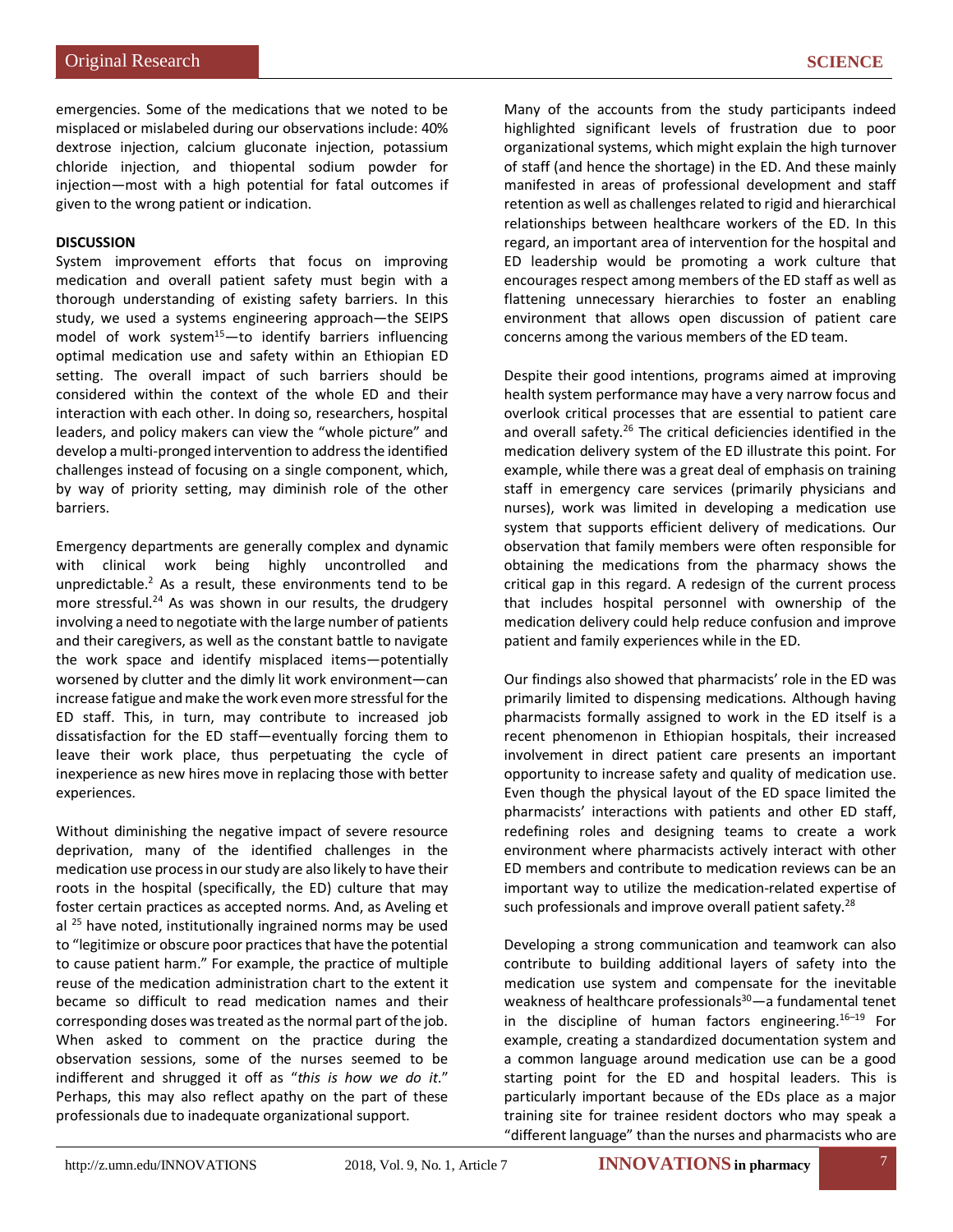permanent employees of the hospital. Implementation of order sets—whenever appropriate—may further improve documentation by reducing some of the workload on ED staff, thus allowing improved compliance with hospital documentation policy.31

Clearly, an improvement effort that targets medication and patient safety in the ED must consider the realities of current context and the means available to ED and hospital leaders. To be successful, however, it is important to recognize the complexities surrounding medication use in the ED and the context under which medication use occurs—an intervention targeting one aspect of the medication use process will likely need to consider the direct and indirect influences of other contextual factors. For example, without decluttering the ED workspace and reducing the patient load, expecting ED staff to fully adhere to documentation requirements may result in little improvement.

Our study had some limitations that are worth mentioning. First, this was a single hospital study and thus generalizability of the findings may be limited. Nevertheless, like many qualitative studies, the goal of our study was not to make generalizations but rather to gain a deeper understanding of the personal experiences of ED staff with respect to perceived medication safety barriers. Second, the study had a small sample size and there is a potential that we may not have captured the full range of views from participants. For example, recruiting resident doctors was challenging as the institution was a training site and some of them had unpredictable work schedules. The more senior residents were mostly unavailable as most of the ED work was left for the junior residents, something that was commonly mentioned by the two resident doctors included in our study.

Third, most of our participants had at most 1 year of experience working in the ED. As a result, there may be a potential for missing some information regarding the work in the ED that would otherwise be gained by interviewing more experienced workers. In our experience, however, this did not seem to be an exception. At the time of data collection, the ED was being staffed mostly by young professionals with several months to few years of experience.

Finally, we were not able to include patient and family perspectives in this study. A future study should consider incorporating the views of this important group of stakeholders to develop even a more detailed understanding of medication safety barriers in the ED.

## **CONCLUSIONS**

This study highlighted some of the challenges in the medication use process and potential barriers to medication safety in a low-income country's hospital ED. Applying a system-based approach allows a context specific understanding of medication safety hazards in EDs from lowincome countries. When developing interventions to improve medication and overall patient safety, health leaders should consider the interactions of the different factors.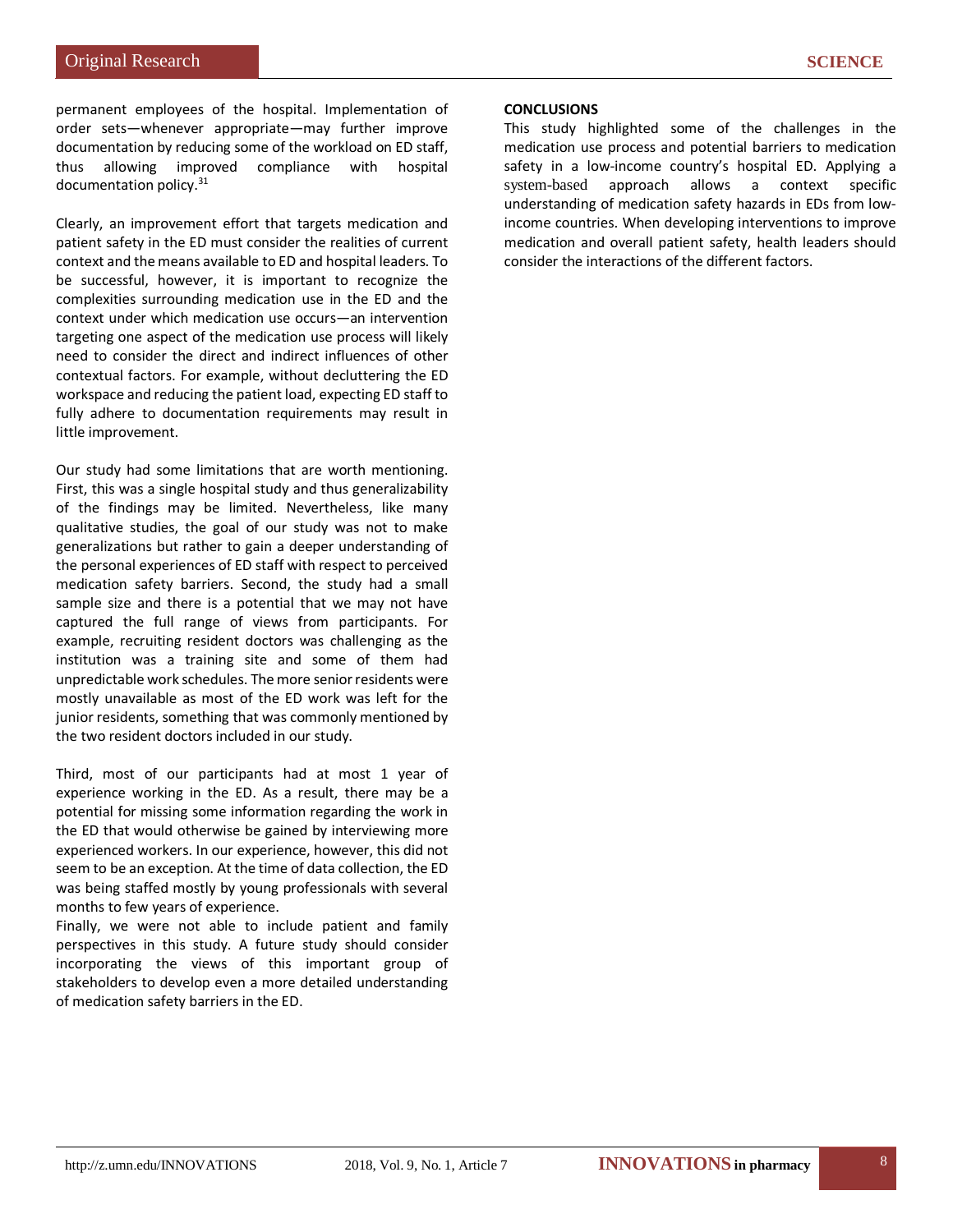# **References**

- 1. Jenkins G, Johnston PE, Patel NR, Jones I, Aronsky D. The epidemiology of medication prescribing errors in the emergency department. *AMIA Annu Symp Proc*. 2006:968.
- 2. Brown M. Medication Safety Issues in the Emergency Department. *Crit Care Nurs Clin North Am*. 2005;17(1):65-69. doi:10.1016/j.ccell.2004.09.009.
- 3. Ash JS, Berg M, Coiera E. Some unintended consequences of information technology in health care: the nature of patient care information systemrelated errors. *J Am Med Inform Assoc*. 2004;11(2):104-112. doi:10.1197/jamia.M1471.
- 4. Mitchell Scott B, Considine J, Botti M. Medication errors in ED: Do patient characteristics and the environment influence the nature and frequency of medication errors? *Australas Emerg Nurs J*. 2014;17(4):167-175. doi:10.1016/j.aenj.2014.07.004.
- 5. Aronsky D, Jones I, Lanaghan K, Slovis CM. Supporting Patient Care in the Emergency Department with a Computerized Whiteboard System. *J Am Med Inform Assoc*. 2008;15(2):184- 194. doi:10.1197/jamia.M2489.
- 6. Hayes BD, Donovan JL, Smith BS, Hartman CA. Pharmacist-conducted medication reconciliation in an emergency department. *Am J Health Syst Pharm*. 2007;64(16):1720-1723. doi:10.2146/ajhp060436.
- 7. Jones FD, Podila PM, Powers CD. Creating a Culture of Safety in the Emergency Department: The Value of Teamwork Training. *J Nurs Adm*. 2013;43(4):194- 200. doi:10.1097/NNA.0b013e31828958cd.
- 8. Rothschild JM, Churchill W, Erickson A, et al. Medication Errors Recovered by Emergency Department Pharmacists. *Ann Emerg Med*. 2010;55(6):513-521.

doi:10.1016/j.annemergmed.2009.10.012.

- 9. Sard BE, Walsh KE, Doros G, Hannon M, Moschetti W, Bauchner H. Retrospective Evaluation of a Computerized Physician Order Entry Adaptation to Prevent Prescribing Errors in a Pediatric Emergency Department. *Pediatrics*. 2008;122(4):782-787. doi:10.1542/peds.2007-3064.
- 10. Bayleygne TM, Shahar A, Tsadic AW, et al. An international training program to assist with establishing emergency medicine in Ethiopia. *Ann Emerg Med*. 2000;36(4):378-382. doi:10.1067/mem.2000.110012.
- 11. Hartwig K, Pashman J, Cherlin E, et al. Hospital management in the context of health sector reform: a planning model in Ethiopia. *Int J Health Plann Manage*. 2008;23(3):203-218. doi:10.1002/hpm.915.
- 12. Meskere Y, Dinberu MT, Azazh A. Patterns and determinants of pre-hospital care among trauma patients treated in Tikur Anbessa Specialized Hospital, Emergency Department. *Ethiop Med J*. 2015;53(3):141-149.
- 13. Wears RL, Perry SJ. Human factors and ergonomics in the emergency department. *Ann Emerg Med*. 2002;40(2):206-212. doi:10.1067/mem.2002.124900.
- 14. Busse H, Azazh A, Teklu S, et al. Creating change through collaboration: a twinning partnership to strengthen emergency medicine at Addis Ababa University/Tikur Anbessa Specialized Hospital--a model for international medical education partnerships. *Acad Emerg Med.* 2013;20(12):1310- 1318. doi:10.1111/acem.12265.
- 15. Carayon P, Hundt AS, Karsh B-T, et al. Work system design for patient safety: the SEIPS model. *Qual Saf Health Care*. 2006;15(Suppl 1):i50-i58. doi:10.1136/qshc.2005.015842.
- 16. Karsh B-T, Holden RJ, Alper SJ, Or CKL. A human factors engineering paradigm for patient safety: designing to support the performance of the healthcare professional. *Qual Saf Health Care*. 2006;15(Suppl 1):i59-i65. doi:10.1136/qshc.2005.015974.
- 17. Carayon P, Karsh B-T, Gurses AP, et al. Macroergonomics in Healthcare Quality and Patient Safety. *Rev Hum Factors Ergon*. 2013;8(1):4-54. doi:10.1177/1557234X13492976.
- 18. Bromiley M. The journey of human factors in healthcare. *J Perioper Pract*. 2014;24(3):35-36.
- 19. Schaefer HG, Helmreich RL, Scheidegger D. Human factors and safety in emergency medicine. *Resuscitation*. 1994;28(3):221-225. doi:10.1016/0300-9572(94)90067-1.
- 20. Creswell JW. *Qualitative Inquiry and Research Design-Choosing Among Five Approaches*. Third Edition. Los Angeles: SAGE Publications; 2013.
- 21. Elo S, Kyngäs H. The qualitative content analysis process. *J Adv Nurs*. 2008;62(1):107-115. doi:10.1111/j.1365-2648.2007.04569.x.
- 22. Hsieh H-F, Shannon SE. Three Approaches to Qualitative Content Analysis. *Qual Health Res*. 2005;15(9):1277-1288. doi:10.1177/1049732305276687.
- 23. Abrahim O, Linnander E, Mohammed H, Fetene N, Bradley E. A patient-centered understanding of the referral system in Ethiopian primary health care units. *PLoS One*. 2015;10(10):e0139024. doi:10.1371/journal.pone.0139024.